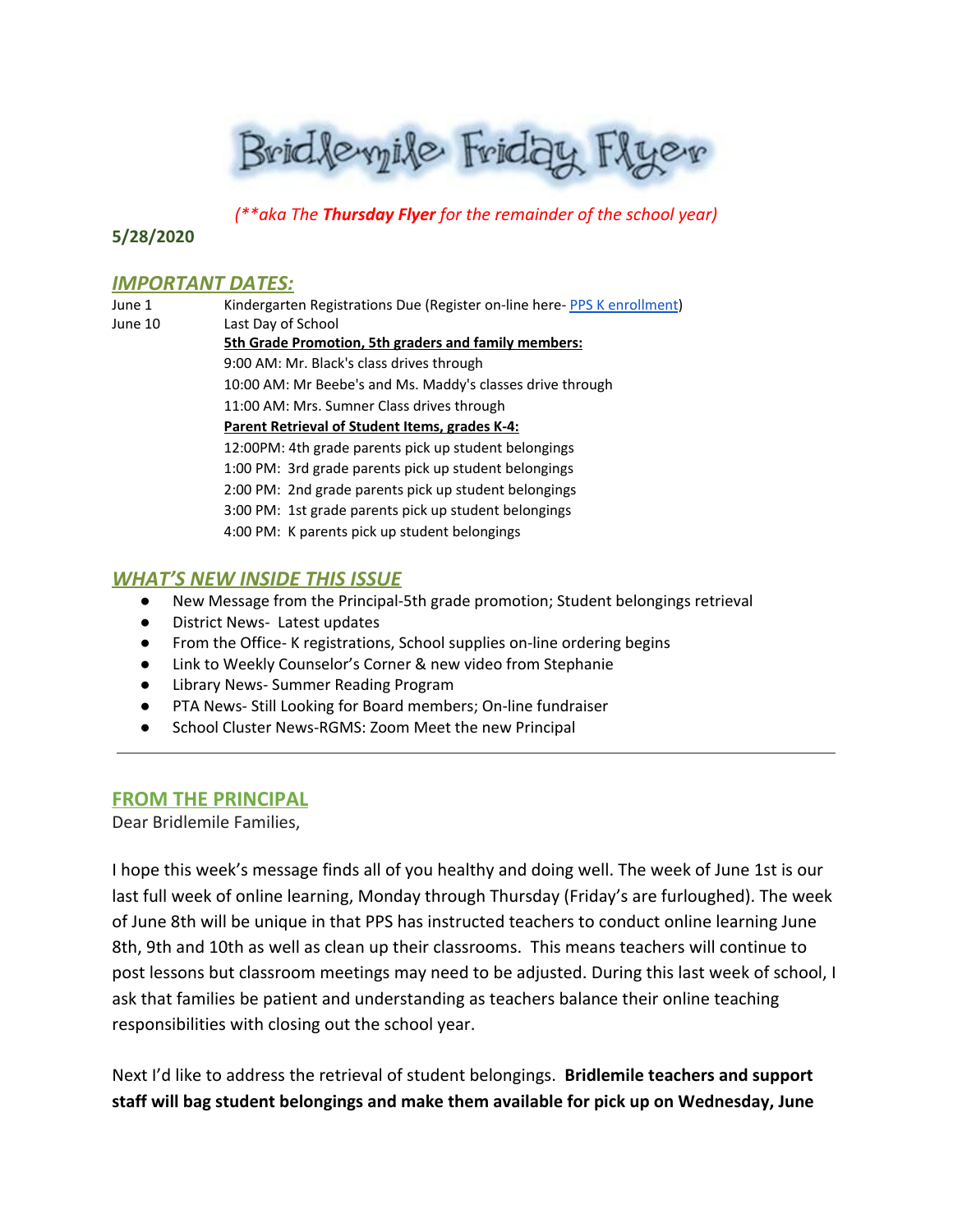**10th, 12:00-5:00 PM.** We have scheduled times for students based on grade level in the schedule below. *Please note 5th grade students will receive their belongings at the drive through promotion ceremony.*

## **Parent Retrieval of Student Items, grades K-4: June 10th, 12:00 to 5:00 PM**

12:00 PM: 4th grade parents pick up student belongings 1:00 PM: 3rd grade parents pick up student belongings 2:00 PM: 2nd grade parents pick up student belongings 3:00 PM: 1st grade parents pick up student belongings 4:00 PM: K parents pick up student belongings

Parent Retrieval of student belongings will look like this:

.

- Parent retrieval of student belongings will occur on the learning plaza near the Bridlemile Garden.
- All student belongings will be arranged outside in a roped off area. We kindly ask that this area only be accessed by PPS staff.
	- 1. Parents come to the "Check In" table and line up based on last name.
	- 2. Provide your students name and show picture ID.
	- 3. Move to the "Pick Up" table and pick up your student's belongings.
	- 4. Double check the students name on the bag before leaving.
- During this retrieval process please maintain safe social distances by utilizing the marked spaces on the ground. All parents conducting pick up should wear a mask or face covering.

Finally, below is the schedule for the 5<sup>th</sup> grade promotion. We will conduct a festive, fun and safe drive through promotion ceremony for our 5<sup>th</sup> grade students. Safety guidelines for promotion ceremonies from Oregon Department of Education state:

- Physical distancing measures (6 feet) must be maintained.
- If people will have their car windows open, there should be one car length distance between each parked or idling car to make sure safe distance is kept.
- Face covering should be worn during the certificate pick up in the car.

At the ceremony, all 5th graders will receive a promotion certificate, as well as any additional activity certificates such as Band, Strings, Student Leadership and Safety Patrol. Students will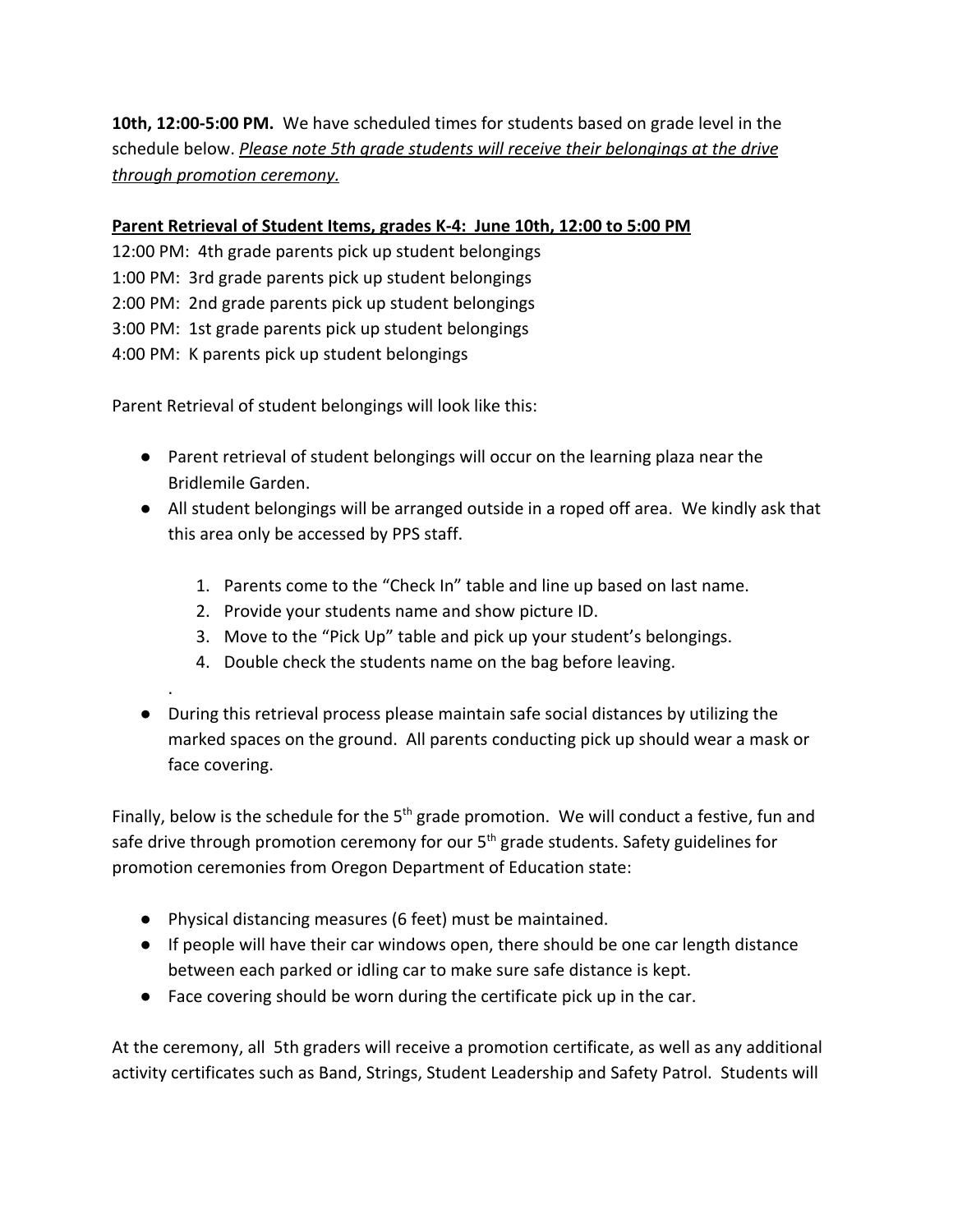also receive their belongings at this time. We are looking forward to recognizing and celebrating our phenomenal 5<sup>th</sup> graders!

## **5th Grade Promotion, 5th graders and family members: June 10th, 9:00 AM to 12:00 PM**

9:00 AM: Mr. Black's class drives through

10:00 AM: Mr Beebe's and Ms. Maddy's classes drive through

11:00 AM: Mrs. Sumner Class drives through

I will continue to keep you posted on any new developments from the district in regards to next school year and staffing as information becomes available. Please continue to take good care of yourselves and your family during this challenging time. Also, be sure to continue to reach out to your child's teacher or to our counselors if you need any assistance, guidance or resources to support your family with online learning and keeping connected with our Bridlemile community.

Have a restful and wonderful weekend!

Warmly, Brad Pearson Principal

|  | Monday                        | Tuesday    | Wednesday  | Thursday |
|--|-------------------------------|------------|------------|----------|
|  | Technology<br>&<br>Library    | Music      | PE         | РE       |
|  | Mr. Stenger &<br>Ms. Dahinden | Ms. Barlow | Ms. Morris | Mr. Urke |

# **FROM THE DISTRICT**

For the most updated Coronavirus information go to **[pps.net/coronavirus](http://track.spe.schoolmessenger.com/f/a/oZfGYFGWlPSuz04Ea4-9gA~~/AAAAAQA~/RgRgZlDRP0QfaHR0cHM6Ly93d3cucHBzLm5ldC9jb3JvbmF2aXJ1c1cHc2Nob29sbUIKAABRHYVennNdt1IURnJlY2tsZTFAY29tY2FzdC5uZXRYBAAAAAE~)** 

# **STATE PROGRAM OFFERS FAMILIES HELP TO PAY FOR FOOD**

As our community deals with fallout of the coronavirus pandemic, we want to make Portland Public Schools families aware of a state benefit to help pay for food. The Pandemic Electronic Benefit Transfer program, or P-EBT, is available to help families offset the cost of meals that would have been consumed at school. It is administered by the Oregon Department of Human Services. The P-EBT benefit is available to families with a student who qualifies for free or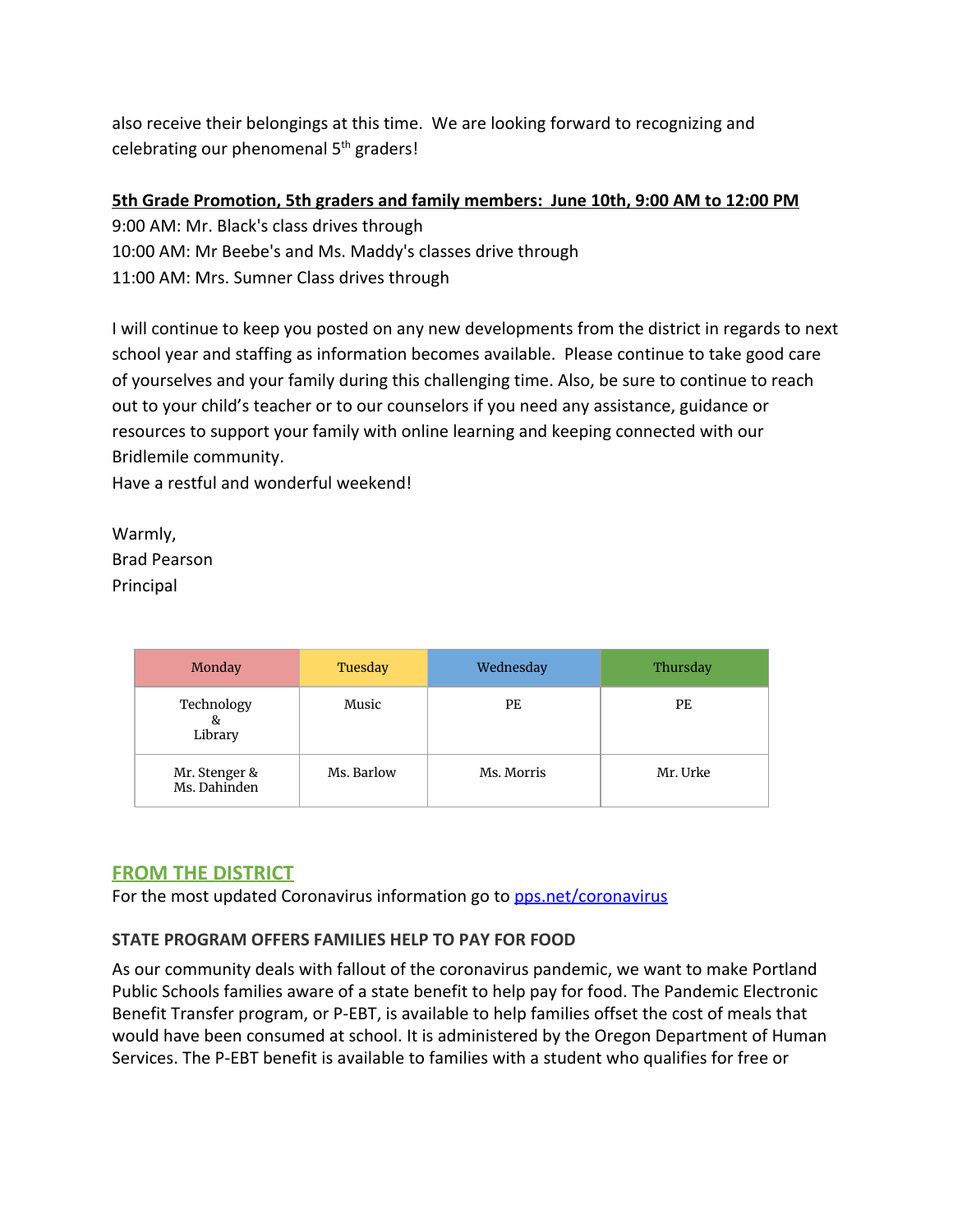reduced-price meals and any student enrolled in a [Community Eligibility Provision \(CEP\) school.](https://www.pps.net/Page/2088) For those families:

- Households who qualify for the Supplemental Nutrition Association Program (SNAP), which offers food benefits to eligible, low-income individuals and families, will have benefits automatically deposited to their existing EBT accounts. There is no additional paperwork to submit to receive P-EBT benefits.
- Households who currently qualify for free or reduced-price meals or attend a CEP school will receive an Oregon Trail Card in the mail along with instructions on how to activate or refuse benefits. There is no additional paperwork to submit to receive P-EBT benefits.

For families not currently eligible and seeking benefits:

- Households financially impacted by COVID-19 may qualify for SNAP. See the [program's website t](https://govstatus.egov.com/or-dhs-benefits)o learn more.
- Families who have experienced income loss may now be eligible for free or reduced-price school meals. Apply online at [pps.net/nutrition](http://www.pps.net/nutrition).

For assistance with submitting a meal application, please contact the PPS Meal Benefits Office: mealbenefits@pps.net or 503-916-3402.

For Pandemic-EBT questions, please contact the [Oregon Department of Human Services](https://www.oregon.gov/dhs/Pages/index.aspx).

# **FROM THE OFFICE**

● **Register for Kindergarten Online!**

If you have a child who will be 5 years old by September 1, please register for kindergarten! To register, go to [pps.net/kinderenroll.](http://www.pps.net/kinderenroll) The process takes 20-30 minutes and we will follow up with you later in the summer. With schools closed, online registration is the easiest option, but paper options will be available soon. **You don't need to register if** your child attends a PPS Head Start or Pre-Kindergarten program.

Click here: [Early Learner Program](https://www.pps.net/Domain/183) for more information and to access the flyer translated into our 5 supported languages.

**● School Supplies for 2020-21!**

On-line ordering: It's optional, but it is quick, convenient, and cost effective! Supplies are matched to the teacher's list and will be delivered directly to your classroom ready for the first day of school. Order on-line by July  $11<sup>th</sup>$  to receive a \$5 discount. The deadline for on-line orders is August  $1<sup>st</sup>$ . Proceeds support the local nonprofit Schoolhouse Supplies, providing school supplies to children in need throughout the Portland area. See attached flyer for details.

You can also see the full Back to School Supply list here: [2020-21 School Supply List](https://drive.google.com/file/d/1nY0suHKBHvRRskMNXQaK6m1NmQ1DsMrT/view?usp=sharing)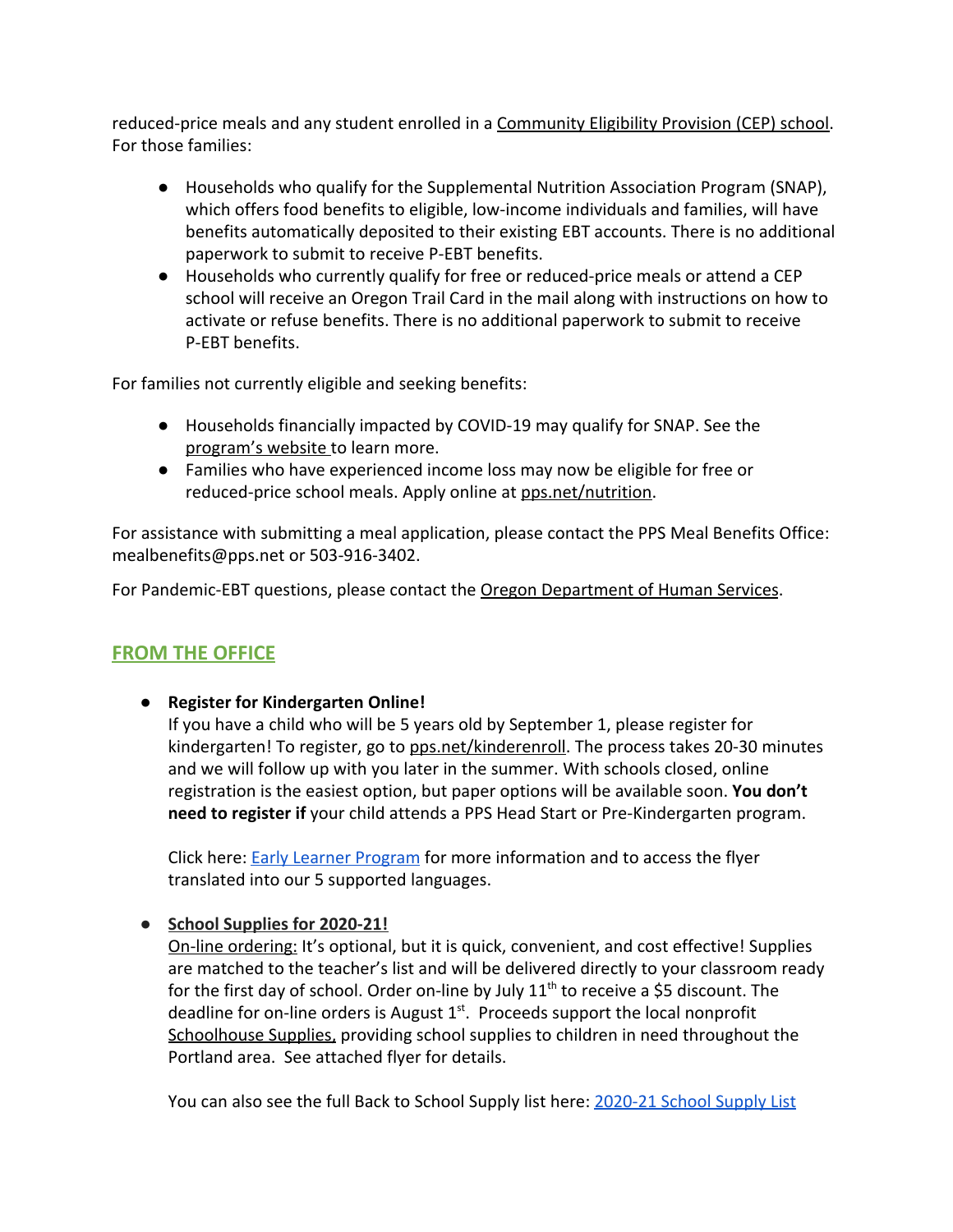**Follow these easy steps to place your order online:**

- **1. Visit: www.Schoolhousesupplies.org/online**
- **2. Click "Order Now" under your school's logo.**
- **3. Select your grade/s, and place your order.**

#### **COUNSELOR'S CORNER**

This week's newsletter: Bridlemile Counselor [Newsletter](https://docs.google.com/document/d/1O5SOWdKGyFEIrhvCE2bcQHP7Jkj8GeGGJ86_8sJWyCw/edit?usp=sharing) 5-28-20

Weekly video from Stephanie: What is Social Emotional Learning Anyway?

**Movie on 5-27-20 at 5.16 [PM.mov](https://drive.google.com/file/d/1lbb-aFzzLR1dhy8mUmg8_QnTzTbQIudF/view?usp=drive_web)**

#### **LIBRARY NEWS**

Multnomah County Summer Reading Program is online this summer! More information will be posted in your child's SeeSaw or Google Classroom on June 1st. You can also check out this link <https://multcolib.org/summer-reading> . Adults can also participate! Happy reading!

## **PTA NEWS**

Hello Bridlemile community,

We are still in need for a President Elect, VP of fundraising and Asst. Treasurer. Due to a joint effort on fundraisers next with PTA and Foundation, VP and Asst Treasurer roles will be slightly different and are much needed. If you're interested, please email:

#### [bridlemile.elementary.pta@gmail.com](mailto:bridlemile.elementary.pta@gmail.com)

We are rolling out an online fundraiser to (hopefully) finish raising funds for the new Outdoor Play Area. This will be an all natural, sensory learning area geared for all ages. With the help of our designer; Bridlemile parent Michell Mathis and our teachers, the playground is sure to engage everyone at Bridlemile.

With the help of a grant from Juan Young Trust of \$8,000 and community donations we are halfway there!

There will be a separate email coming from PTA to provide further details, but if you are willing to help, please go to [bridlemileschool.org](http://bridlemilescho.org/) website. You can see the plans and click on the donate tab!

Thank you! Your Bridlemile PTA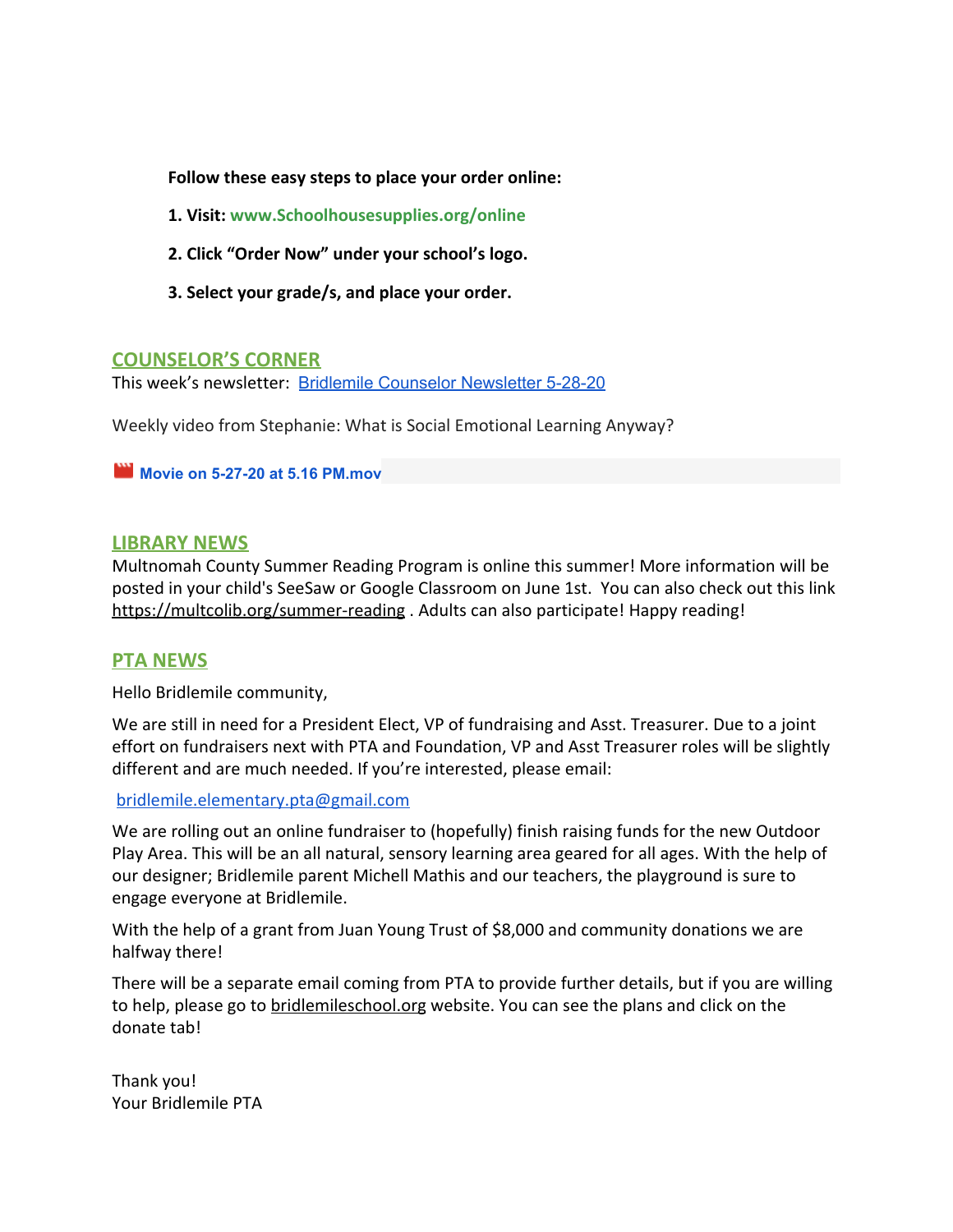## **FOUNDATION NEWS**

New officers and board members for the 2020-2021 school year:

- Nick Fischer -- President
- · Neisa Dokken -- Secretary
- · Emily Breuer -- Treasurer
- Arik Tronnes -- Member at Large
- · Kristin Cornuelle -- Fundraising Chair
- · Josh King -- Holiday Tree Sale Chair
- · Shahrzad Dey -- Holiday Bazaar Chair
- · Erin Allcutt -- Circle of Giving Chair
- · Gretchen Hoffman -- Marketing Chair

We would also like to thank our outgoing officers and board members whose contributions have fueled our success over the last few years:

- Marc Albers -- Board President
- · Jen Moylan -- Board Secretary
- · Marisa Bursett -- Board Treasurer
- · Riikka Marr -- Circle of Giving Chair

Like all things, the Bridlemile Foundation is faced with a changing environment for the next school year. Traditional funding is in jeopardy, the school budget is likely to be cut, and the fiscal demands are greater than ever. We rely on parent volunteers to run our board, all of our fundraising and all of our events. We will need even greater involvement during the 2020-2021 school year. If you are interested in getting involved with the foundation, please email us at Bridlemilefoundation@gmail.com.

Thanks to everyone for making this last year a success. We look forward to 2020-2021!

Your Foundation Board

#### **SCHOOL CLUSTER NEWS**

#### Robert Gray Middle School

Attention incoming 6<sup>th</sup> grade families! Our RGMS PTA is hosting an informational, virtual Zoom session so current 5<sup>th</sup> grade families coming into Robert Gray in the Fall have the opportunity to meet our new principal, Lisa Newlyn. The meeting will be held on June  $4^{\text{th}}$  from 7:00 – 8:00 p.m., and the Zoom information is below. Lisa will introduce herself and share some of her background with us, and be available to answer any questions. We hope you can make it!

Topic: Incoming 6th Grader Welcome to RGMS

Time: Jun 4, 2020 07:00 PM Pacific Time (US and Canada)